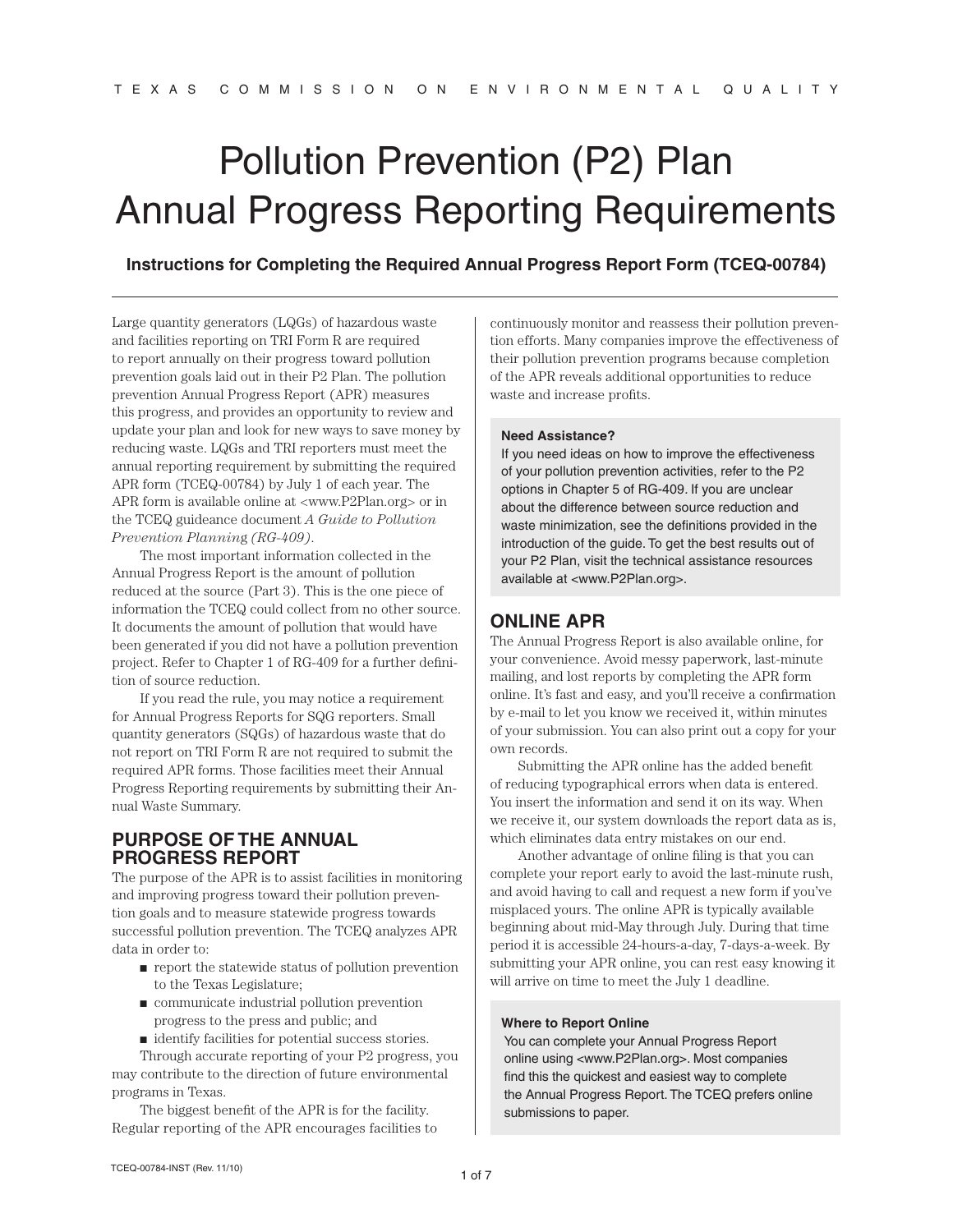# **INSTRUCTIONS FOR<br>COMPLETING THE APR FORM**

Whether you want to submit your Annual Progress Report using paper or online, the following directions will guide you through the form. Copies of the APR form can be found in RG-409.

## **Part 1. Facility Description**

Part 1 of the APR asks for facility and contact information. Check your answers in this section to ensure that you receive credit for your APR submission. Without correct facility information, we may not be able to locate your records.

*Report year.* Enter the calendar year being reported on the APR. Remember that although your report is due each July, the reporting period covers January through December of the previous year.

*Report date.* Enter the date that the report is sent to the TCEQ. All reports should be postmarked no later than July 1 of the year following the report year.

*Company name.* Enter the name of the company or corporation that appears on the notice of registration (NOR) for the facility. If you are a large company with several facilities, you should also enter a site name (for example, ABC, Inc., West Texas Plant).

*Mailing address, city, state, and zip code.* Enter the mailing address of the pollution prevention contact person. The address can be either a street address or a post office box. Use the five-digit zip code and, when known, the four-digit extension (xxxxx-xxxx).

*Name of pollution prevention contact.* Enter the name of the person who can answer questions about the facility's pollution prevention program from the public, the TCEQ, or other parties. This person does not have to be the same as the person who completed or oversaw completion of the APR, but the individual should be able to answer questions about the facility's P2 Plan.

*Telephone, fax, e-mail.* Enter area code, telephone number, and fax for the pollution prevention contact person. Include the e-mail address if you would like to receive electronic correspondence from the TCEQ.

*Is your company independently owned or operated?* If your company is part of a larger company, a subsidiary of another company, or is operated by another company, then the answer is "no."

*Facility Identification Numbers.* It is essential to provide the correct Solid Waste, EPA and TRI identification numbers. If you do not provide accurate ID numbers, your facility may not receive credit for the submitted report.

- Enter the 5-digit solid waste number from your TCEQ Notice of Registration (NOR).
- Enter the 12-character EPA ID number.
- Enter the 15-character TRI ID number from your TRI report, if applicable.

*Number of employees.* Enter the estimated total number of full-time employees at all company sites. For this form, a full-time employee means 2,000 work hours per year. You may wish to estimate the number of employees based on employee hours in a work week (see Example 1). If your facility is owned by an extremely large company, you may answer "over 1,000."

Enter the date the P2 Plan was last updated. This would be the year your current five-year plan began. If applicable, attach a brief explanation of why the plan and Executive Summary were revised.

Check the box if you are currently a member of the Clean Texas program. Enter "X" if your facility is a Clean Texas member for the report year. If you would like information on this program, or want to become a member, please contact your Clean Texas coordinator at 512-239- 3100, or by e-mail at <ems@tceq.state.tx.us>.

## **Part 2. Projected Amounts for Goal Year**

In this section, report how much waste you expect to reduce by the end of the fifth year of your plan. It is an estimate, and the numbers reported each year will remain the same unless your facility goals are updated during the year to reflect better results or reduced expectations. Your goals can be found in your P2 Plan.

*Goal year.* This is the fifth year of your plan. If your plan begins in 2010, your goal year is 2014.

*Row 1.* Enter the projected amount of hazardous waste (Column A) that will be generated and the total projected amount of TRI (Column B) chemicals that will be released and transferred during the fifth year of your plan.

*Row 2.* Enter the estimated source reduction amount of hazardous waste (Column A) and/or TRI (Column B) chemicals that will be achieved over the five-year plan period (see Example 2).

*Row 3.* Enter the projected percent of hazardous waste and/or TRI chemicals remaining in year five of your plan (Row 1) that you plan to recycle, reuse, or treat with other waste minimization practices (see Example 3).

# **Part 3. Reduction Achievement for the Report Year**

This section is the most important part of the Annual Progress Report. Use this section to report actual reduction amounts achieved for the report year. The report should reflect the previous calendar year's pollution prevention activities.

If you have difficulty matching your projects to our categories, refer to the section on "General Pollution Prevention Options" in Chapter 5 of RG-409 or refer to Table 1 (Source Reduction Activities by Category) in these instructions. You may not find an exact match, but most projects can be related to one of the categories provided. If you are still unable to list reductions achieved at your facility, describe the reduction and quantity in the box provided.

The amount of source reduction reported in Part 3 is an estimate of the amount of pollution that would have been generated if you had not undertaken a P2 project in the report year.

*Rows 1 through 8.* Estimate the amount of hazardous waste and TRI reduction achieved as a result of your P2 projects. Try to use one of the eight categories listed.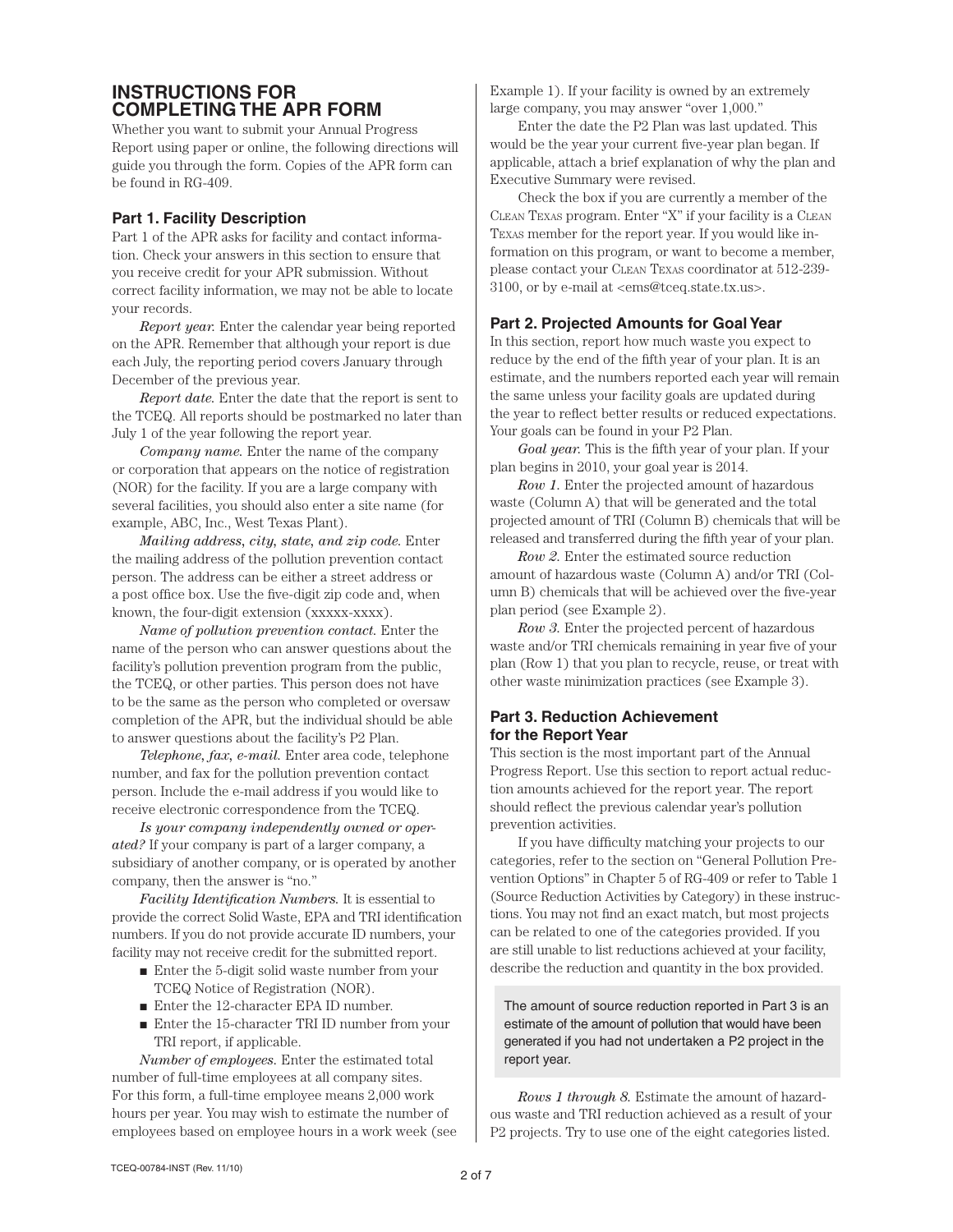## **Table 1. Source Reduction Activities by Category**

The following categories will help you classify your source reduction project for the Annual Progress Report.

| <b>Source Reduction Activities by Category</b>                |                                                                                                                                                                                                                                                                                                                                                                                                                                                                                                                |  |
|---------------------------------------------------------------|----------------------------------------------------------------------------------------------------------------------------------------------------------------------------------------------------------------------------------------------------------------------------------------------------------------------------------------------------------------------------------------------------------------------------------------------------------------------------------------------------------------|--|
| Row 1<br><b>Good Operating</b><br>Practices                   | Segregate hazardous waste from non-hazardous waste<br>Segregate waste to increase recycling<br>Improve maintenance scheduling, record keeping, or procedures<br>Change production schedule to minimize equipment and feedstock changeovers                                                                                                                                                                                                                                                                     |  |
| Row <sub>2</sub><br><b>Inventory Control</b>                  | Institute procedures to eliminate expired materials<br>Test outdated material-continue to use if still effective<br>Institute better labeling procedures<br>Inspect and label raw materials when they arrive<br>Purchase materials only when needed<br>Eliminate shelf-life requirements for stable materials<br>Institute clearinghouse to exchange waste materials                                                                                                                                           |  |
| Row <sub>3</sub><br>Spill and Leak<br>Prevention              | Improve storage and stacking procedures<br>Improve procedures for loading, unloading, and transfer operations<br>Install overflow alarms or automatic shut-off valves<br>Install vapor recovery systems<br>Implement inspection or monitoring program of potential spill and leak sources<br>Update your spill response plan                                                                                                                                                                                   |  |
| Row 4<br><b>Raw Material</b><br>Modification/<br>Substitution | Use aqueous cleaners instead of petroleum based solvents<br>Increase purity of materials<br>Substitute non-hazardous materials for hazardous materials<br>Use low VOC paints and coatings                                                                                                                                                                                                                                                                                                                      |  |
| Row 5<br>Process and<br>Equipment<br>Modification             | Institute recirculation within a process<br>Modify equipment, layout or piping<br>Use a different process catalyst<br>Institute better controls on operating bulk containers to minimize discarding of empty containers<br>Institute closed-loop recycling<br>Change from small volume containers to bulk containers<br>Replace out-dated equipment with more efficient models                                                                                                                                 |  |
| Row <sub>6</sub><br>Cleaning and<br>Degreasing                | Modify stripping/cleaning equipment<br>Change to mechanical stripping/cleaning devices (from solvents or other materials)<br>Change to aqueous cleaners (from solvents or other materials)<br>Modify containment procedures for cleaning units<br>Improve draining procedures<br>Redesign parts racks to reduce drag out<br>Modify or install rinse systems<br>Improve rinse equipment design<br>Improve rinse equipment operation<br>Reduce number of solvents used, to make waste more amenable to recycling |  |
| Row 7<br>Surface<br>Preparation<br>and Finishing              | Modify spray systems or equipment<br>Substitute coating materials used<br>Improved application techniques<br>Change from spray to other system                                                                                                                                                                                                                                                                                                                                                                 |  |
| Row 8<br>Product<br><b>Modifications</b>                      | Change product specifications<br>Modify design or composition of product<br>Modify packaging                                                                                                                                                                                                                                                                                                                                                                                                                   |  |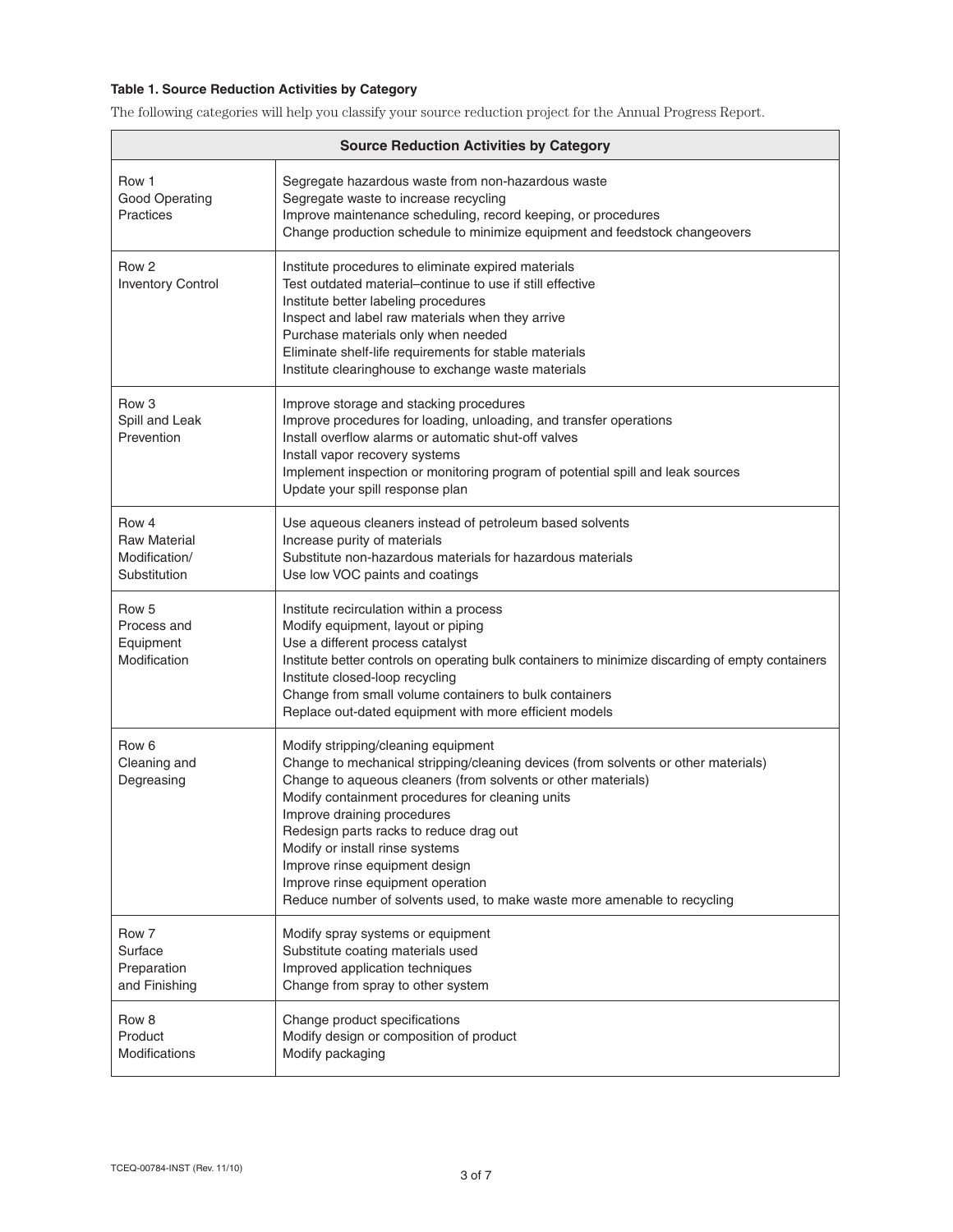#### **Example 1. Estimating the Number of Employees**

Ed's Repair Shop has three full time mechanics (40 hours/week), a part-time custodian who works 10 hours per week, and a part-time secretary who works 30 hours per week. The secretary and the custodian work the equivalent of one full-time employee (total 40 hours/week). Therefore, the number of employees is four.

#### **Example 2. Calculating Five-Year Source Reduction**

 A company has a P2 Plan that begins with the year 2008. In the year prior to their plan's start, 2007, they report 20 tons of xylene on the TRI Form R. The xylene is an ingredient in the solvent they use to prepare their product. During the first year of their plan, 2008, they plan to educate their employees on better handling of the solvent: placing lids on containers, minimizing spills, and checking for leaks in the process area. By implementing these inventory control procedures, they hope to use 5 tons/year less xylene.

 In the second year, 2009, they plan to have a solvent reuse/recirculation device in place that will route unused solvent back into the process. This change is projected to result in a source reduction of 10 tons per year. By their third year, 2010, they hope to find an alternate material that does not contain hazardous or TRI-listed chemicals. This change will eliminate their remaining 5 tons of xylene.

| <b>Plan Year</b> | <b>Amount Source-Reduced</b> | <b>Amount Generated</b> |
|------------------|------------------------------|-------------------------|
| 2008             | 5                            | $20 - 5 = 15$ tons      |
| 2009             | 10                           | $15 - 10 = 5$ tons      |
| 2010             | 5                            | $5 - 5 = 0$ tons        |
| 2011             |                              |                         |
| 2012             |                              |                         |

 Adding the amount of xylene that will be reduced each year from the middle column above equals the Total Source Reduction for the five-year plan. This company would then report 20 tons in Part 2, Row 2, Column B.

#### **Example 3. Calculating Percent Waste Minimization**

 A company predicts they will generate 100 tons of hazardous sludge per year in the fifth year of their P2 Plan. In the fifth year they also plan to treat 30 tons of that sludge such that after treatment the waste will no longer be hazardous. Since, 30/100 = 0.3, or 30% this company will enter 30% in Row 3 of Part 2 in Column A for "% Waste Minimization by the Goal Year".

Some projects may fit more than one category, you can use your best judgment in assigning a category.

Report HW reductions (tons) in Rows 1 through 8, Column A. Report reductions of TRI chemicals (tons) in Column B. The quantity of source reduction for a reporting year can be determined by measurement, or estimated using activity or production indexing. Example 4 shows a simple source reduction estimation.

Many companies have changes in pollution generated due to production changes, while simultaneously decreasing the amount of pollution through source reduction. If your production has changed, see Example 5. Some materials are classified as both HW and TRI. Due to different reporting standards, the amount of HW reported for a dual-classified material may be different from the amount of TRI reported for the same waste. When one of these dual-classified materials is reduced, the separate amount (tons) should be reported in Column A (for HW) and B (TRI) with different quantities. Example 6 illustrates this concept.

*Row 9.* Enter the sum of Rows 1 through 8 in tons.

*"Briefly describe . . ."*-This final area of Part 3 allows you to describe how you achieved your reductions and also share information about waste reductions of nonhazardous and non-TRI chemicals if you choose.

# **Share Your P2 Success**

Have you found a great way to reduce waste and save money at your facility? Do you think it might work for other facilities like yours? The TCEQ is looking for success stories like yours to help companies find innovative new approaches to waste management in Texas. The Case Study, Success Story form provided as Worksheet 7 in RG-409 is an optional form for all WRPA reporting facilities.

The case study provides an excellent opportunity for facilities like yours to showcase their success. You can share valuable information about successful pollution prevention techniques and technologies with other facilities that may be trying to reduce similar wastes. If you have found a way–innovative and new, or tried and true–to reduce your waste at the source, we encourage you to tell us about it!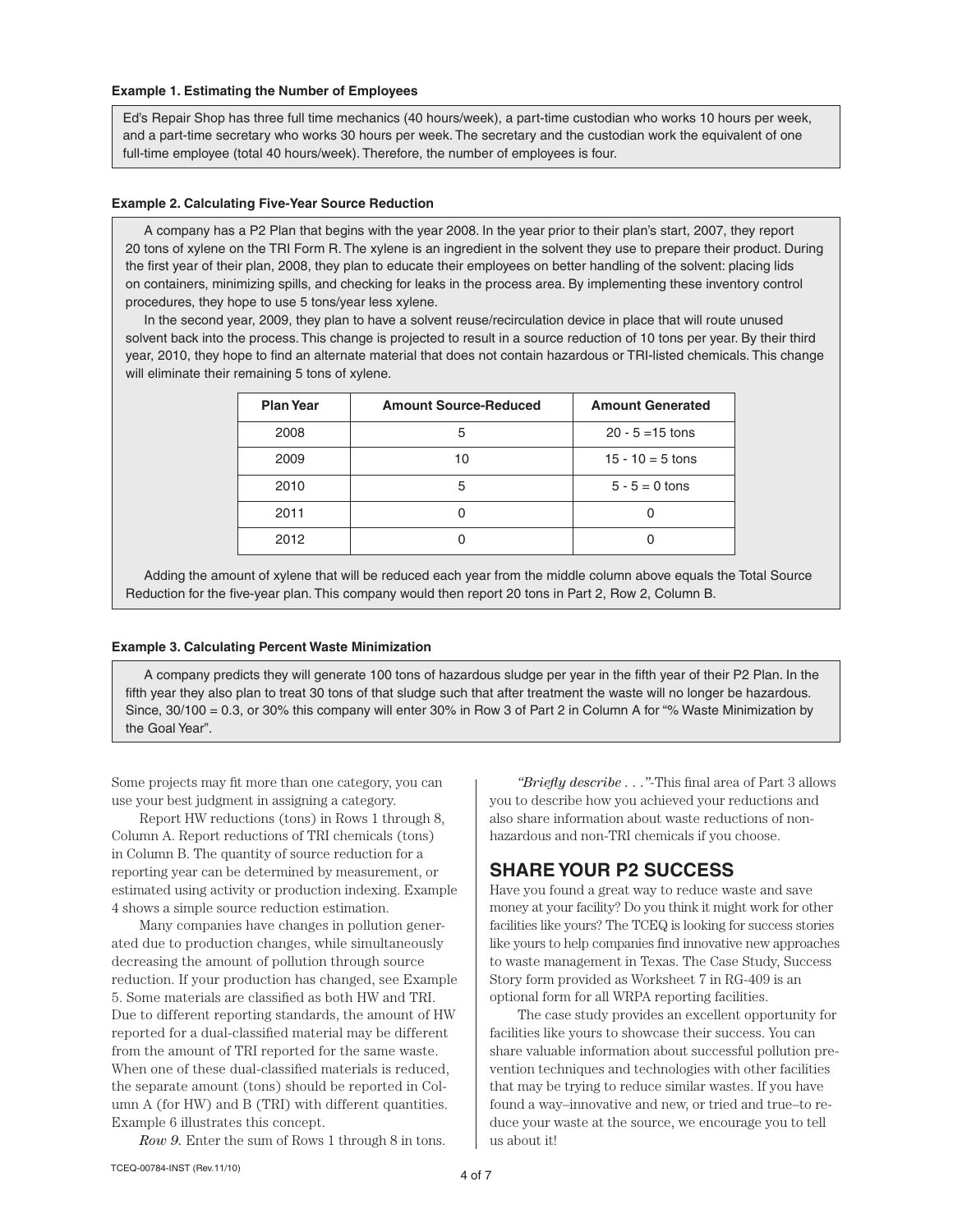#### **Example 4. Basic Source Reduction Estimation**

A facility uses a solvent bath to clean filament wire in a batch process. Facility records document that in 1991, the 500-gallon tank contents were changed 10 times, generating 1 ton of HW each cleaning. In 1992, they began monitoring the solvent's condition, which resulted in only 9 changes of the tank contents. How much source reduction took place in 1992? What source reduction activity should it be reported under?

Step 1. Determine quantity of waste generated in 1991 and 1992 from the batch process.

HW gen. 1991 = (10 cleanings)  $\times$  (1 ton HW/cleaning) = 10 tons HW gen. 1992 = (9 cleanings)  $\times$  (1 ton HW/cleaning) = 9 tons

Step 2. Determine the difference in quantities of waste generated between 1991 and 1992. What is the amount of source reduction (the total length of wire cleaned was the same each year)?

> HW Source Reduced =  $10 - 9 = 1$  ton SR in 1992 Answer: Amount SR in 1992 is 1 ton.

Reported in Part 3, in either Row 1 or Row 6, Column A. (The monitoring could be considered either a "Good Operating Practice," or improvement to "Cleaning and Degreasing.")

#### **Example 5. Estimating Source Reduction When There Is a Change in Production Rate**

A facility manufactures widgets and generates an amount of hazardous waste (HW) that is directly proportional to the number of widgets produced. In 1991, they made 2,000 widgets and generated 5 tons of HW. In 1992, the facility manufactured 3,000 widgets, implemented a process modification and generated 7 tons of HW. How much source reduction took place for the 1992 reporting year? What source reduction activity should it be reported under?

Since waste is proportional to production, you can use the following ratio to help calculate source reduction:

$$
\frac{\text{Year 1 HW}}{\text{Year 1 Prod.}} = \frac{\text{Year 2 HW (Calc)}}{\text{Year 2 Prod.}}
$$

Thus

Year 1 Waste Year 2 HW (Calc) =  $\frac{1 - \tan t}{\tan t}$  Year 2 Prod.

And then

Source Reduction = Year 2 Waste (Calc) – Year 2 Waste (Actual)

Step 1: For this example, year 2 is 1992 and year 1 is 1991. Therefore, the waste that would have been generated if there had not been a process modification would be

1992 HW (Calc) =  $\frac{5 \text{ tons HW}}{2,000 \text{ widgets}} \times 3,000 \text{ widgets} = 7.5 \text{ tons HW}$ 

Step 2: Determine the amount of source reduction

Amount Source Reduction =  $7.5 - 7.0 = 0.5$  tons in 1992 Answer: Amount SR in 1992 is 0.5 tons.

Reported on Part 3, Row 5, Column A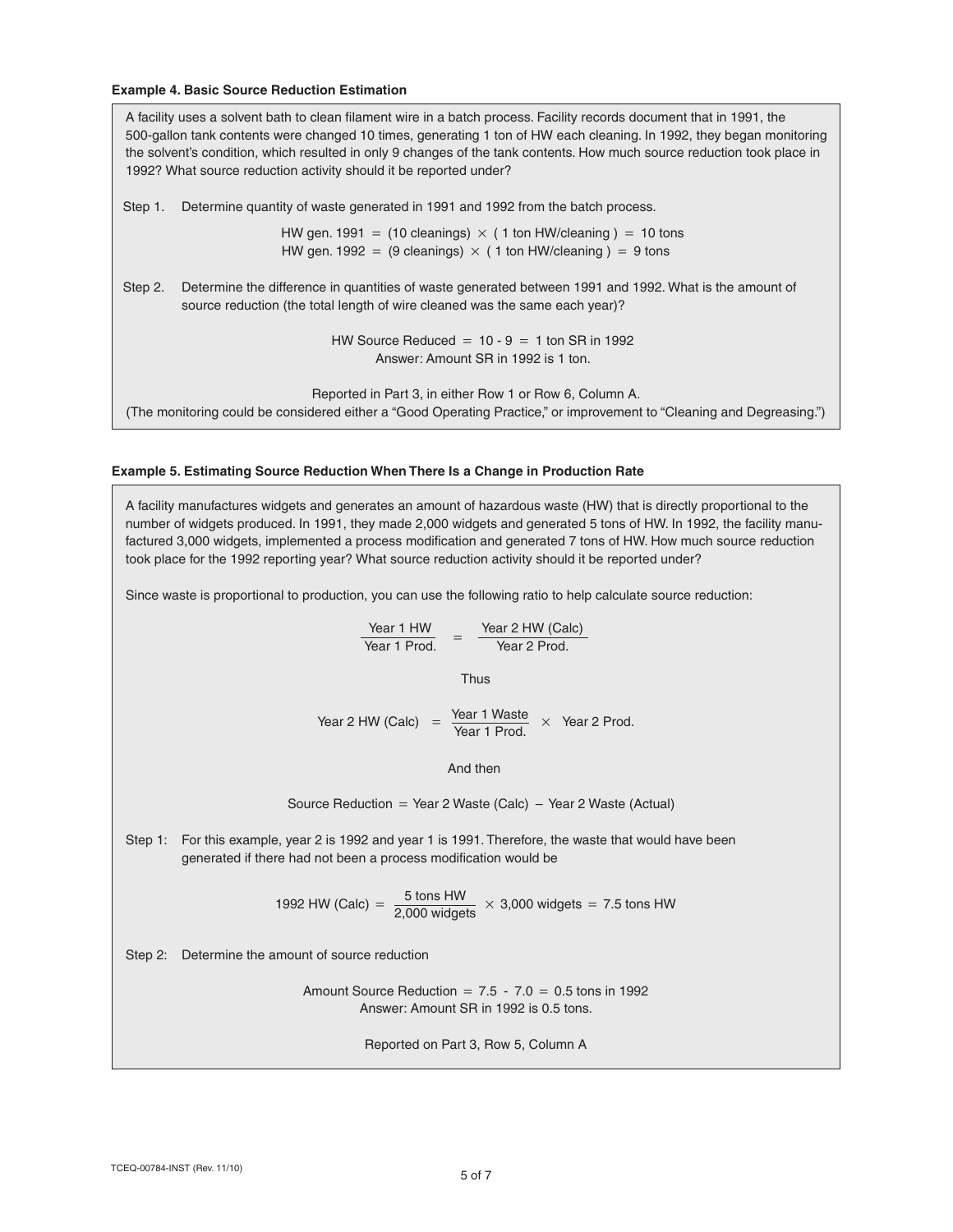#### **Example 6. Materials Reported under Both TRI and Hazardous Waste Regulations**

ABC Manufacturing reports benzene on its Annual Waste Summary and the TRI Form R. The benzene releases result from leaks in their pipes and connections. In order to prevent the leaks from contaminating groundwater, the floor is washed every night, and the water-benzene mixture is sent to an off-site wastewater treatment plant.

Different Reported Amounts for the Annual Waste Summary and TRI. On the TRI Form R, the total releases and transfers of benzene are reported as 4,000 pounds (2 tons.) On the Annual Waste Summary, the benzene shipped off site is reported as 50 tons. This difference results because the benzene was disposed of in a water-benzene mixture. Under the hazardous waste regulations, when a non-hazardous substance is mixed with a hazardous substance, the entire mixture becomes hazardous. In contrast, the TRI reporting requirements only require facilities to report the amount of toxic chemical released or transferred. Because the reporting requirements are different, the amount of hazardous waste source reduced, as reported in Column A of Part 3, will differ from the amount of TRI chemical source reduced, as reported in Column B of Part 3.

Source Reduction Project. ABC manufacturing installed dry disconnect couplings on most of their flanges, reducing the accidental leaks and spills, and thus reducing the amount of wastewater needed to handle the benzene. Since installing these dry disconnect couplings, the amount of benzene contaminated wastewater reported on the Annual Waste Summary was reduced from 50 tons to only 1 ton. The benzene releases and transfers reported on the TRI Form R dropped from 2 tons per year to 0.2 tons per year.

### Reporting on APR Part 3

Hazardous Waste Source Reduction  $= 50$  tons - 1 ton  $= 49$  tons TRI Source Reduction  $= 2$  tons - 0.2 tons  $= 1.8$  tons

On the TRI Form R, Section 8, the company noted that their activity has the Source Reduction Activity Code of W39, "other spill and leak prevention," and therefore the activity will be listed on Row 3 of the APR Part 3 for both hazardous waste and TRI columns.

Note: You may find that your TRI reductions and your hazardous waste reductions are not proportional. In this example, the facility achieved a 98 percent reduction in hazardous waste, but only an 80 percent reduction of TRI chemicals.

### **How the TCEQ Uses Case Studies**

The TCEQ uses case studies to inform the Legislature of P2 progress in Texas, to share useful P2 knowledge with other facilities, and to recognize P2 champions in TCEQ publications, on the Internet, and in public media.

When a case study is submitted to the TCEQ, a team of P2 professionals reviews the information, verifies that reported activities qualify as source reduction or waste minimization, and edits the information, if necessary. All TCEQ-approved case studies are then returned to the facility for final approval before being posted to the Internet, used in publications, or released to the media. To submit a case study, please see Chapter 9, Worksheet 7 in RG-409.

The TCEQ has partnered with the Southwest Network for Zero Waste at University of Texas at Arlington to post case studies on the Web. To view case studies submitted by other Texas facilities, or to post your success story to the Internet on your own, visit <www.ZeroWasteNetwork.org> and click the Success Stories link.

# **Submitting Annual Progress Reports (APRs)**

Your first Annual Progress Report is due on July 1 after the first full year of your P2 Plan. Subsequent APRs are due on July 1 for each year of your P2 Plan. For example, a facility whose P2 Plan begins with the calendar year

of 2008 is required to submit an APR by 7/01/2009. Each APR submitted should report information about reduction achievements made in the previous calendar year.

You may submit your APR by mail or online. Online submission is available at <www.P2Plan.org>, through the "Online Annual Progress Report" link. Reports may be submitted online only from about mid-May through July each year. All late reports must be mailed.

To submit a paper form via mail, send the original P2 Annual Progress Report with report year, current contact, and source reduction quantities for the previous year. All envelopes should be clearly marked as an Annual Progress Report and mailed to:

Annual Progress Report Pollution Prevention Planning, MC 112 Texas Commission on Environmental Quality PO Box 13087 Austin, TX 78711-3087

#### **Fast Facts**

- $\blacktriangledown$  The most important requirement in WRPA is to prepare a P2 plan and keep it on site.
- **v** WRPA reporters are required to send an Executive Summary of their plan to the TCEQ once every five years.
- $\bullet$  Annual Progress Reports are due for LQGs and TRI Form R reporters on July 1, and can be completed online or by using paper forms.